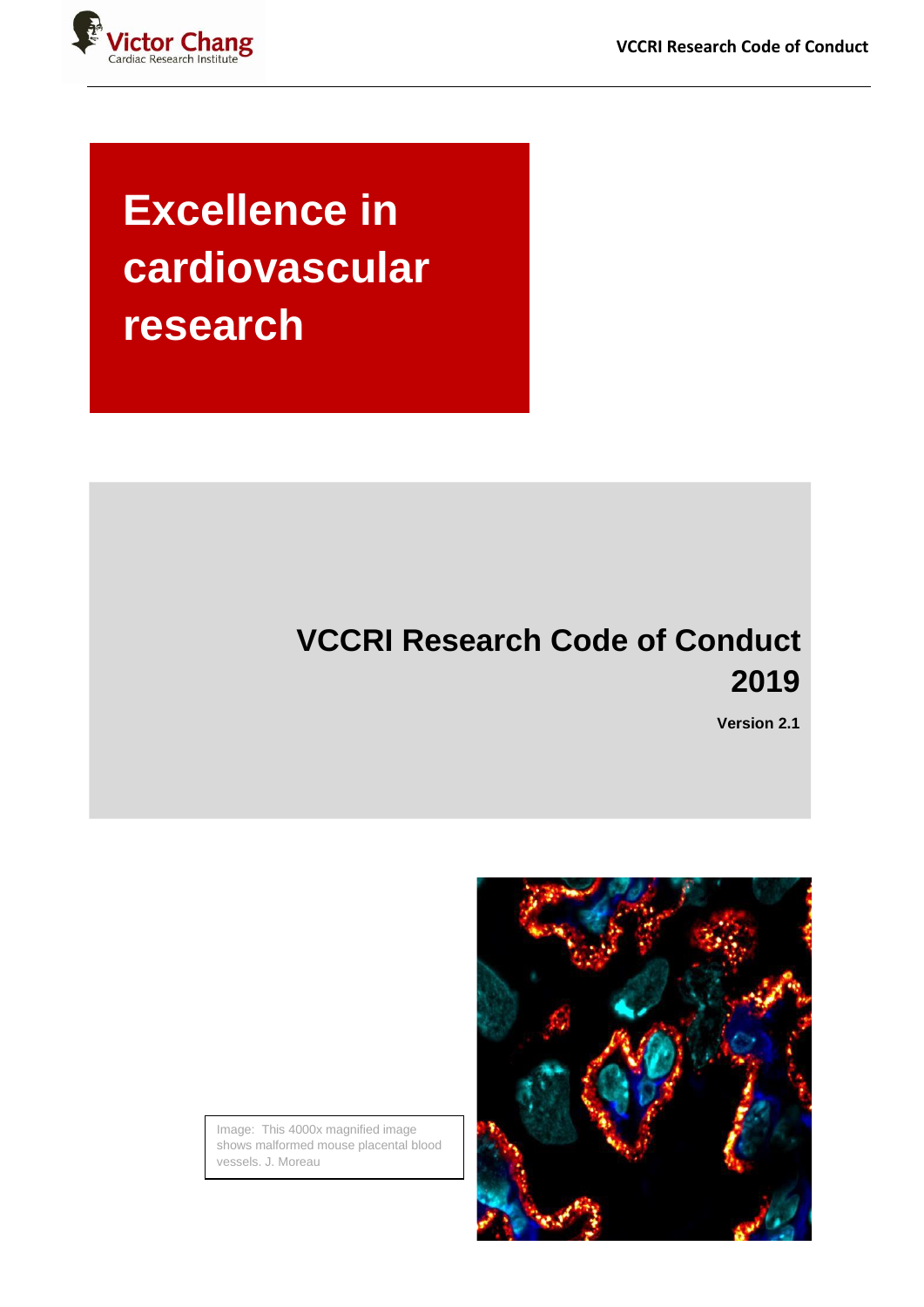

## **INTRODUCTION**

The VCCRI is committed to ensuring the highest standards of research conduct, ethical behaviour, research integrity and corporate governance. VCCRI is further committed to the ethical framework of Mary Aikenhead Ministries with respect to respecting the sanctity of human embryos and not undertaking research on human embryo-derived stem cells.

This VCCRI Research Code of Conduct sets out the specific principles and responsibilities relating to research to which VCCRI is committed, and reflects the *Australian Code for the Responsible Conduct of Research*<sup>1</sup> (*Australian Code*).

#### **THE PRINCIPLES OF RESPONSIBLE RESEARCH CONDUCT**

The VCCRI is committed to fostering a research culture that reflects the eight principles of responsible research conduct set out in the Australian Code as follows:

- **1. Honesty** in the development, undertaking and reporting of research
	- Present information truthfully and accurately in proposing, conducting and reporting research
- **2. Rigour** in the development, undertaking and reporting of research
	- Underpin research by attention to detail and robust methodology, avoiding or acknowledging biases
- **3. Transparency** in reporting research methodologies, data and findings, and declaring interests
	- Share and communicate research methodology, date and findings openly, responsibly and accurately
	- Disclose and manage conflicts of interest
- **4. Fairness** in the treatment of others
	- Treat fellow researchers and others involved in the research fairly and with respect
	- Appropriately reference and cite the work of others
	- Give credit, including authorship where appropriate, to those who have contributed to the research
- **5. Respect** for research participants, the wider community, animals and the environment
	- Treat human participants and communities that contribute to and are affected by the research with care and respect, giving appropriate consideration to the needs of minority groups or vulnerable people
	- Ensure that respect underpins all decisions and actions related to the care and use of animals in research
	- Minimise adverse effects of the research on the environment
- **6. Recognition** of the right of Aboriginal and Torres Strait Islander peoples to be engaged in research that affects or is of particular significance to them
	- Recognise, value and respect the diversity, herniate, knowledge, cultural property and connection to land of Aboriginal and Torres Strait Islander peoples
	- Engage with Aboriginal and Torres Strait Islander peoples prior to research being undertaken so that they may freely make decisions about their involvement

<sup>1</sup> National Health and Medical Research Council, Australian Research Council, Universities Australia. *Australian Code for the Responsible Conduct of Research,* Canberra: Australian Government; 2018.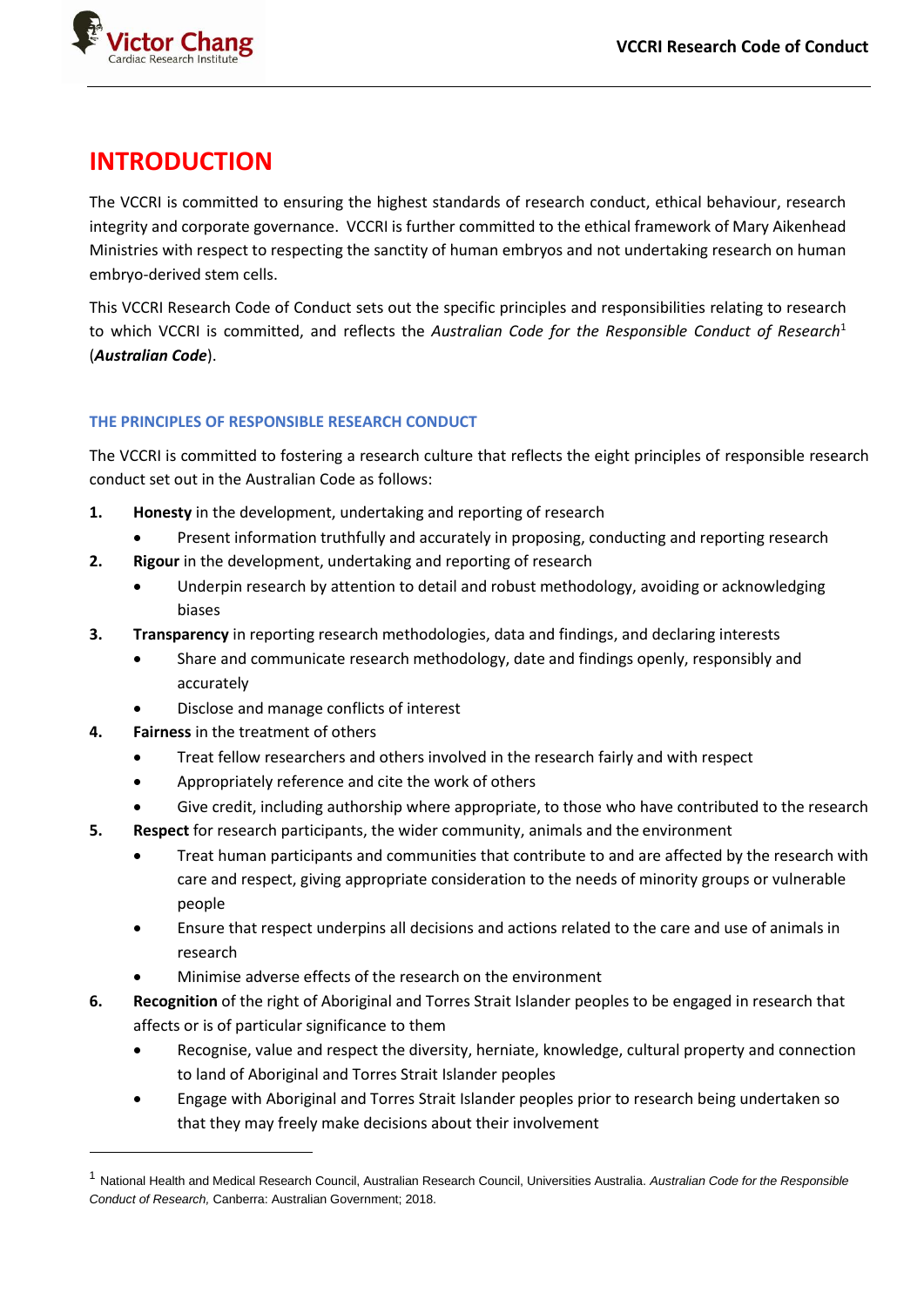

- Report to Aboriginal and Torres Strait Islander peoples the outcomes of research in which they have engaged
- **7. Accountability** for the development, undertaking and reporting of research
	- Comply with relevant legislation, policies and guidelines
	- Ensure good stewardship of public resources to conduct research
	- Consider the consequences and outcomes of research prior to its communication
- **8. Promotion** of responsible research practices
	- Promote and foster a research culture and environment that supports the responsible conduct of research

#### **WHO DOES THIS VCCRI RESEARCH CODE OF CONDUCT APPLY TO?**

This VCCRI Research Code of Conduct applies to all research conducted at VCCRI and covers all workplace participants including employees and students of the Institute (whether full-time, part-time or casual) and all persons performing work at the direction of, in connection with, or on behalf of the Institute (for example board directors, contractors, subcontractors, honorary appointments, volunteers, consultants and temporary staff).

The VCCRI expects all its Researchers and support staff to abide by the VCCRI policies and procedures and all applicable regulations. Failure to abide by this VCCRI Research Code of Conduct or any of its associated policies may constitute grounds for disciplinary action. Where a Researcher is in doubt about the applicability of the VCCRI Research Code of Conduct, or about the appropriate course of action to be adopted in relation to it, advice should be sought from their Supervisor or the Research Integrity Advisor.

This VCCRI Research Code of Conduct is the overarching framework governing our research, and should be read in conjunction with other VCCRI policies including**:**

- 1. VCCRI Authorship Policy
- 2. VCCRI Management of Data and Information in Research Policy
- 3. VCCRI Peer Review Policy
- 4. VCCRI Disclosure of Interests and Management of Conflicts of Interest Policy
- 5. VCCRI Supervision Policy
- 6. VCCRI Collaborative Research Policy
- 7. Managing and Investigating Potential Breaches of the Research Code of Conduct Policy
- 8. VCCRI Code of Conduct
- 9. VCCRI Animal Use Policy
- 10. VCCRI Disciplinary Policy
- 11. VCCRI Work Health and Safety Management System

#### **DEFINITIONS**

A **Breach** of this VCCRI Research Code of Conduct is a departure from the principles and responsibilities set out in this document. Breaches occur on a spectrum and can be minor (a less serious or an innocent error) or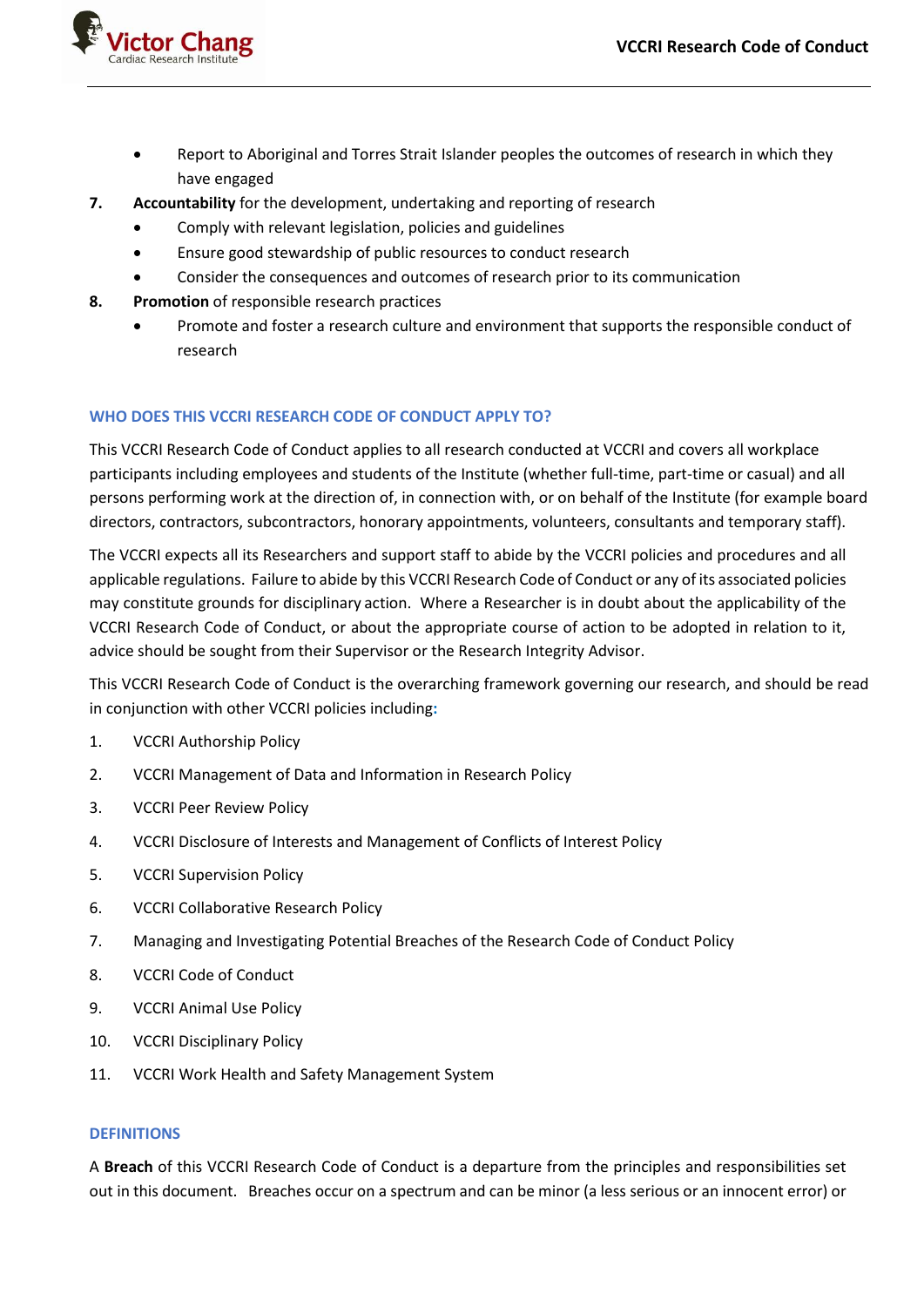

major (more serious, including intentional, reckless of negligent behaviour). All Breaches may attract disciplinary action by supervisors or VCCRI management.

**Research Misconduct** is a serious Breach of this VCCRI Research Code of Conduct which is also intentional, reckless or negligent. Research Misconduct does not include honest differences in judgement or innocent error. Unintentional errors generally do not constitute Research Misconduct unless they result from behavior that is reckless or negligent. Examples of conduct which may amount to Research Misconduct include:

- 1. Fabrication, falsification or deception in proposing, carrying out or reporting the results of research
- 2. Repeated or persistent Breaches, particularly where those Breaches have been the subject of previous counselling or specific direction
- 3. Plagiarism in proposing, or carrying out, a research design or reporting the outcomes of research
- 4. Misleading attribution of authorship
- 5. Failure to declare or manage a serious conflict of interest
- 6. Conducting research without the required human or animal ethics committee approvals
- 7. Failing to follow protocols and directives approved by a research ethics committee, particularly where this failure may result in unreasonable risk to humans, animals or the environment
- 8. Risking the safety of human participants or the wellbeing of animals or the environment
- 9. Wilful concealment or facilitation of Research Misconduct by others or coercing others to conceal or facilitate Research Misconduct

For the purposes of this document, **Researchers** refers to all personnel performing research work at the direction of, in connection with, or on behalf of VCCRI including all research staff employed by the VCCRI, and all students, research contractors, volunteers, visiting academics, affiliates and honorary appointees.

**Supervisor** refers to those research staff who have formal, direct responsibility for other Researchers and includes Faculty, Laboratory Heads, Group Leaders, Heads of Core Facilities and the Executive Director.

**Research Integrity Advisors** are experienced Researchers with a sound knowledge and understanding of this VCCRI Research Code of Conduct and the VCCRI Policy for Managing and Investigating Potential Breaches of the Research Code of Conduct. The role of the Research Integrity Advisor is to promote the responsible conduct of research and provide advice to those with concerns about potential Breaches of this VCCRI Research Code of Conduct including with respect to how to make a Complaint.

## **RESPONSIBILITIES OF VCCRI**

It is the responsibility of VCCRI to foster and uphold an ethical and responsible research culture at all times. VCCRI is accountable to funding organisations and the Australian community for how research is conducted. To foster responsible research conduct, VCCRI is committed to:

- 1. Establishing and maintaining good governance and management practices for responsible research conduct.
- 2. Identifying and complying with relevant laws, regulations, guidelines and policies related to the conduct of research.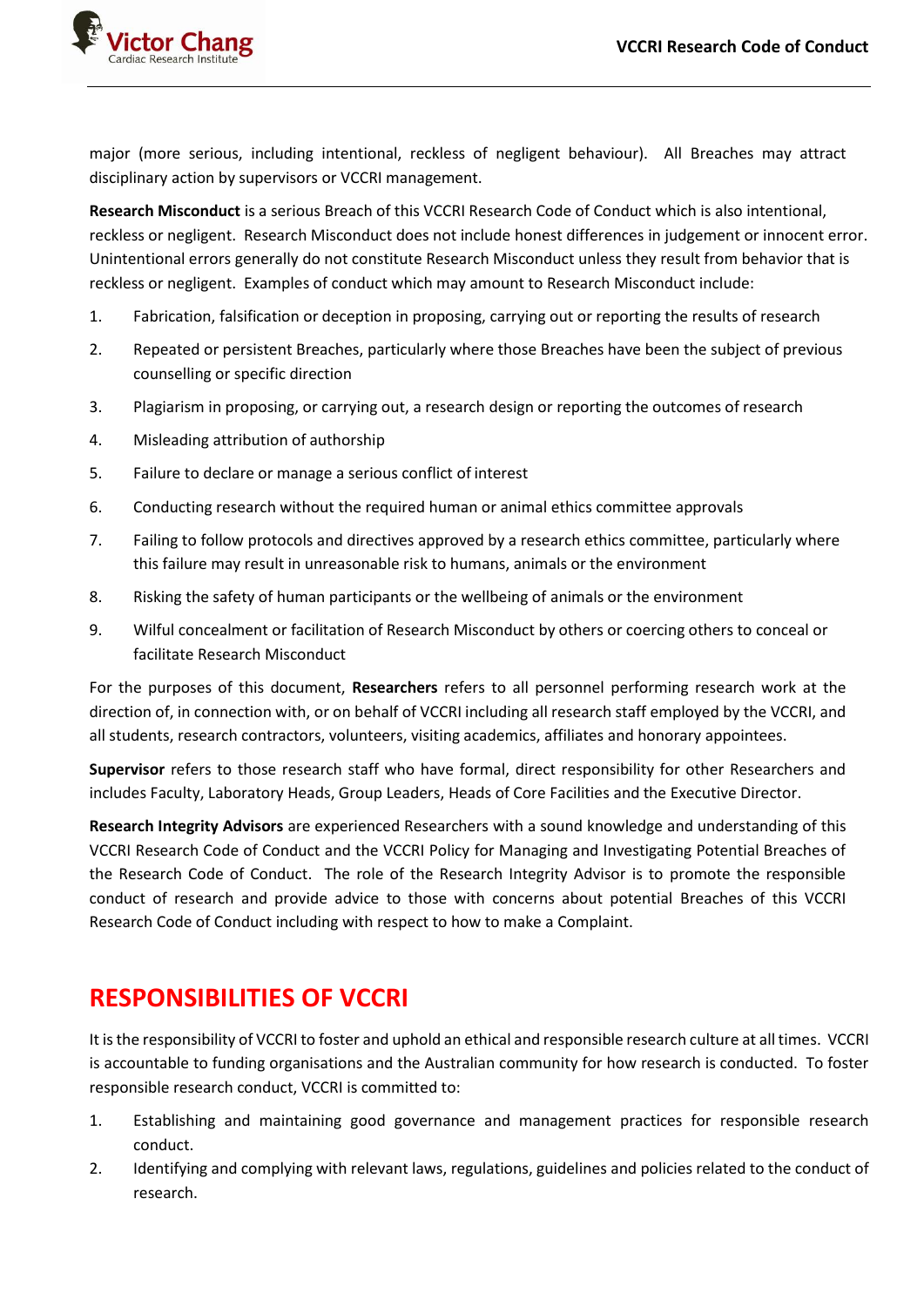

- 3. Developing and maintaining the currency and ready availability of a suite of policies and procedures which ensure that VCCRI practices are consistent with the principles and responsibilities of the Australian Code.
- 4. Providing ongoing training and education that promotes and supports responsible research conduct for all Researchers and those in other relevant roles.
- 5. Ensuring that supervisors of research trainees have the appropriate skills, qualifications and resources.
- 6. Identifying and training Research Integrity Advisors who assist in the promotion and fostering of responsible research conduct and provide advice to those with concerns about potential Breaches of the Code.
- 7. Supporting the responsible dissemination of research findings. Where necessary, taking action to correct the record in a timely manner.
- 8. Providing access to facilities for the safe and secure storage and management of research data, records and primary materials and, where possible and appropriate, allowing access and reference.
- 9. Facilitating the prevention and detection of potential Breaches of this VCCRI Research Code of Conduct.
- 10. Providing mechanisms to receive concerns or complaints about potential Breaches of this VCCRI Research Code of Conduct and investigating and resolving potential Breaches of this VCCRI Research Code of Conduct.
- 11. Ensuring that the process for managing and investigating concerns or complaints about potential Breaches of this VCCRI Research Code of Conduct is timely, effective and in accordance with procedural fairness.
- 12. Supporting the welfare of all parties involved in an investigation of a potential Breach of this VCCRI Research Code of Conduct.
- 13. Basing findings of investigations on the balance of probabilities and ensuring any actions are commensurate with the seriousness of the Breach.

## **RESPONSIBILITIES OF RESEARCHERS**

Researchers at VCCRI are required to uphold the principles of responsible research conduct in all aspects of their research. Accordingly, Researchers are required to:

- 1. Support a culture of responsible research conduct at VCCRI and in their field of practice.
- 2. Provide guidance and mentorship on responsible research conduct to other Researchers or research trainees under their supervision and, where appropriate, monitor their conduct.
- 3. Undertake and promote education and training in responsible research conduct.
- 4. Comply with the relevant laws, regulations, disciplinary standards, ethics guidelines and institutional policies related to responsible research conduct. Ensure that appropriate approvals are obtained prior to the commencement of research, and that conditions of any approvals are adhered to during the course of research.
- 5. Ensure that the ethics principles of research merit and integrity, justice, beneficence and respect are applied to human research.
- 6. Engage with Aboriginal and Torres Strait Islander peoples and respect their legal rights and local laws, customs and protocols.
- 7. Ensure that the 3Rs (Replacement, Reduction and Refinement) are considered at all stages of research involving animals and minimize the impacts on animals used in research and in so doing support the welfare and wellbeing of these animals.
- 8. Adopt methods appropriate to the aims of the research and ensure that conclusions are justified by the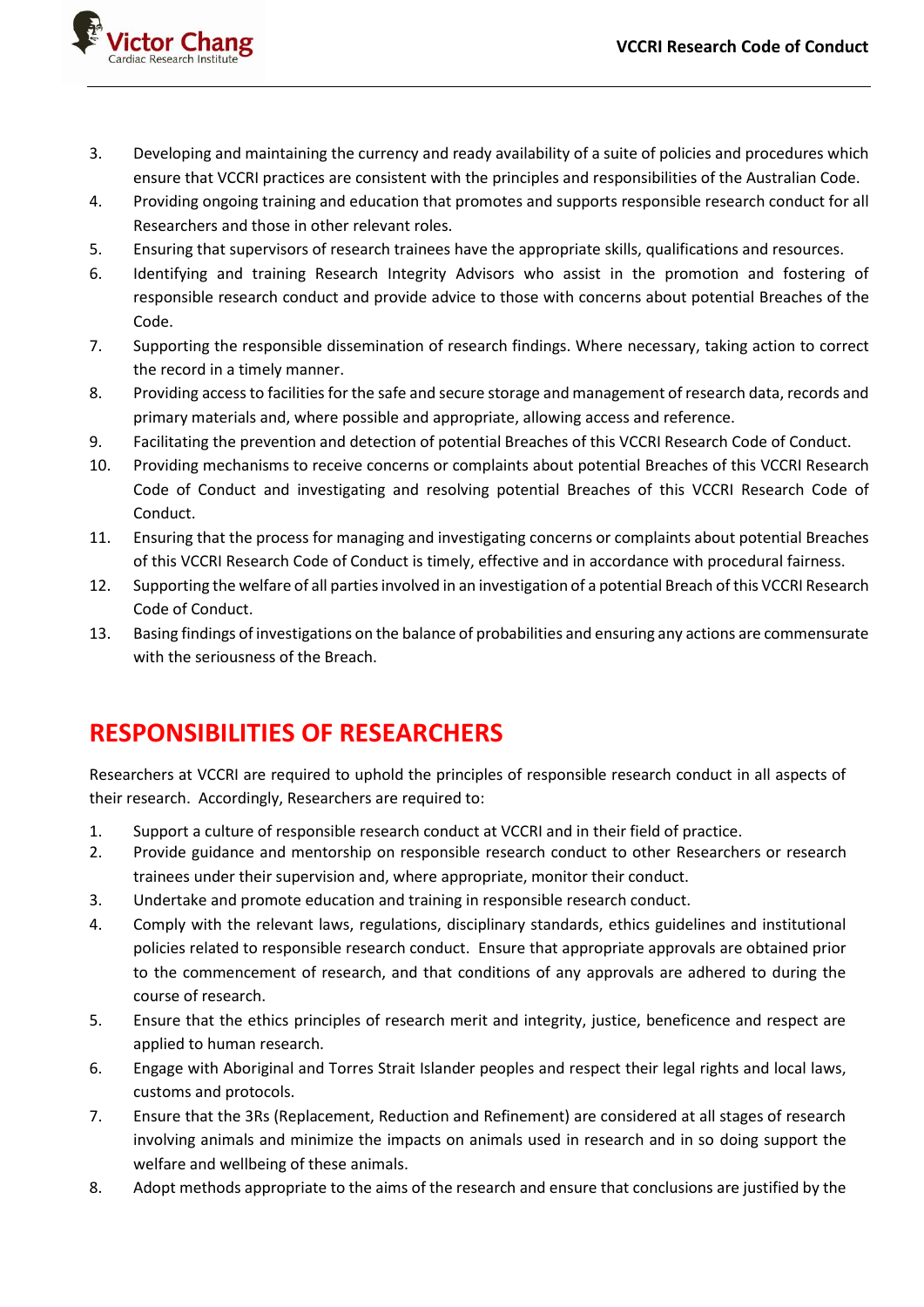

results.

- 9. Retain clear, accurate, secure and complete records of all research including research data and primary materials. Where possible and appropriate, allow access and reference to these by interested parties.
- 10. Disseminate research findings responsibly, accurately and broadly. Where necessary, take action to correct the record in a timely manner.
- 11. Disclose and manage actual, potential or perceived conflicts of interest.
- 12. Ensure that authors of research outputs are all those, and only those, who have made a significant intellectual or scholarly contribution to the research and its output, and they agree to be listed as an author.
- 13. Acknowledge those who have contributed to the research.
- 14. Cite and acknowledge other relevant work appropriately and accurately subject to limitations set by journals.
- 15. Participate in peer review in a way that is fair, rigorous and timely and maintains the confidentiality of the content.
- 16. Report suspected Breaches of this VCCRI Research Code of Conduct to the relevant institution and/or authority.

## **QUESTIONS**

Any questions about this Policy should be directed to the Head, Governance, Compliance and Legal. VCCRI reserves the right to vary, replace or terminate this Policy from time to time.

### **POLICY HISTORY**

| Responsibility | Head Governance, Compliance, Legal |                                                                                                                                                                                                                                                                                            |
|----------------|------------------------------------|--------------------------------------------------------------------------------------------------------------------------------------------------------------------------------------------------------------------------------------------------------------------------------------------|
| Authorised     | Jason Kovacic                      |                                                                                                                                                                                                                                                                                            |
| Approved       | Jason Kovacic                      |                                                                                                                                                                                                                                                                                            |
| Consultation   | <b>Specific Faculty Members</b>    |                                                                                                                                                                                                                                                                                            |
| Informed       | All Staff                          |                                                                                                                                                                                                                                                                                            |
| Review date    | May 2022                           |                                                                                                                                                                                                                                                                                            |
| Version        | <b>Commencement Date</b>           | Amendment                                                                                                                                                                                                                                                                                  |
| 1.0            | 13 December 2012                   | New policy                                                                                                                                                                                                                                                                                 |
| 1.1            | <b>April 2015</b>                  | Reformatted into separate individual policies. This policy<br>updated to include Singapore Statement 2010, NHMRC<br>Animal Code 2013, privacy legislation (Cth and NSW), the<br>Fair Work Act 2009 and updated VCCRI Social Media<br>Policy and Code of Conduct. Updated to include use of |